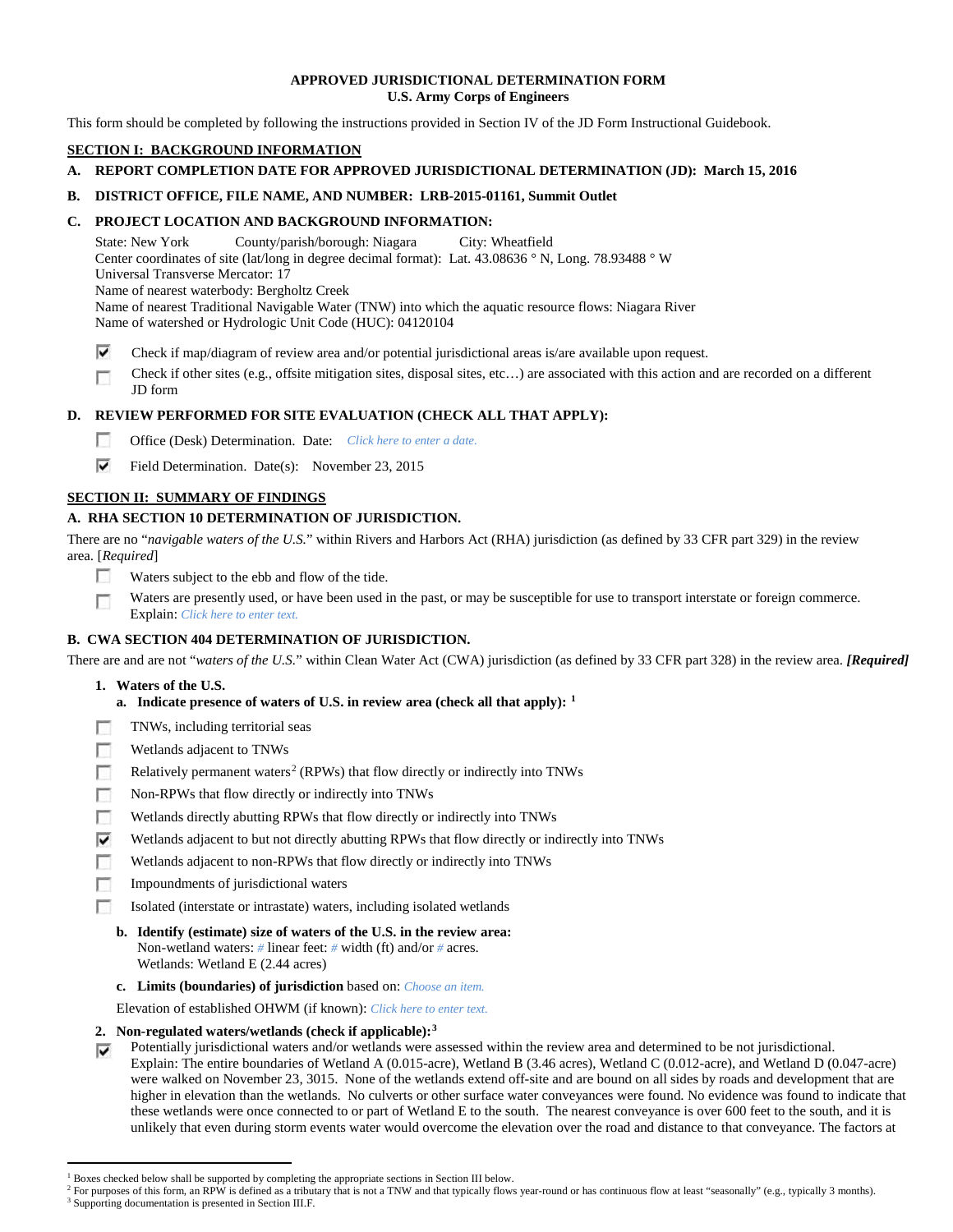328.3(a)(i-iii) were considered and determined there is no substantial nexus to interstate or foreign commerce. The following is a summary of the physical characteristics that were reviewed for this jurisdictional determination.

## **SECTION III: CWA ANALYSIS**

#### **A. TNWs AND WETLANDS ADJACENT TO TNWs**

**The agencies will assert jurisdiction over TNWs and wetlands adjacent to TNWs. If the aquatic resource is a TNW, complete Section III.A.1 and Section III.D.1. only; if the aquatic resource is a wetland adjacent to a TNW, complete Sections III.A.1 and 2 and Section III.D.1.; otherwise, see Section III.B below**.

**1. TNW** 

Identify TNW: *Click here to enter text.*

Summarize rationale supporting determination: *Click here to enter text.*

#### **2. Wetland adjacent to TNW**

Summarize rationale supporting conclusion that wetland is "adjacent": *Click here to enter text.*

## **B. CHARACTERISTICS OF TRIBUTARY (THAT IS NOT A TNW) AND ITS ADJACENT WETLANDS (IF ANY):**

**This section summarizes information regarding characteristics of the tributary and its adjacent wetlands, if any, and it helps determine whether or not the standards for jurisdiction established under Rapanos have been met.** 

**The agencies will assert jurisdiction over non-navigable tributaries of TNWs where the tributaries are "relatively permanent waters" (RPWs), i.e. tributaries that typically flow year-round or have continuous flow at least seasonally (e.g., typically 3 months). A wetland that directly abuts an RPW is also jurisdictional. If the aquatic resource is not a TNW, but has year-round (perennial) flow, skip to Section III.D.2. If the aquatic resource is a wetland directly abutting a tributary with perennial flow, skip to Section III.D.4.**

**A wetland that is adjacent to but that does not directly abut an RPW requires a significant nexus evaluation. Corps districts and EPA regions will include in the record any available information that documents the existence of a significant nexus between a relatively permanent tributary that is not perennial (and its adjacent wetlands if any) and a traditional navigable water, even though a significant nexus finding is not required as a matter of law.**

**If the waterbody[4](#page-1-0) is not an RPW, or a wetland directly abutting an RPW, a JD will require additional data to determine if the waterbody has a significant nexus with a TNW. If the tributary has adjacent wetlands, the significant nexus evaluation must consider the tributary in combination with all of its adjacent wetlands. This significant nexus evaluation that combines, for analytical purposes, the tributary and all of its adjacent wetlands is used whether the review area identified in the JD request is the tributary, or its adjacent wetlands, or both. If the JD covers a tributary with adjacent wetlands, complete Section III.B.1 for the tributary, Section III.B.2 for any onsite wetlands, and Section III.B.3 for all wetlands adjacent to that tributary, both onsite and offsite. The determination whether a significant nexus exists is determined in Section III.C below.**

**1. Characteristics of non-TNWs that flow directly or indirectly into TNW**

**(i) General Area Conditions:** Watershed size: *Choose an item.* Drainage area: *Choose an item.*

> Average annual rainfall: Average annual snowfall:

## **(ii) Physical Characteristics:**

(a) Relationship with TNW:

- Tributary flows directly into TNW. n
- Tributary flows through 4 tributaries before entering TNW. п

Project waters are *Choose an item.* river miles from TNW. Project waters are *Choose an item.* river miles from RPW. Project waters are *Choose an item.* aerial (straight) miles from TNW. Project waters are *Choose an item.* aerial (straight) miles from RPW. Project waters cross or serve as state boundaries. Explain:

Identify flow route to TNW[5:](#page-1-1) Tributary stream order, if known: *Click here to enter text.*

(b) General Tributary Characteristics (check all that apply):

**Tributary** is: Natural

- Artificial (man-made). Explain: *Click here to enter text.*
- Manipulated (man-altered). Explain:

 <sup>4</sup> Note that the Instructional Guidebook contains additional information regarding swales, ditches, washes, and erosional features generally and in the arid West.

<span id="page-1-1"></span><span id="page-1-0"></span><sup>5</sup> Flow route can be described by identifying, e.g., tributary a, which flows through the review area, to flow into tributary b, which then flows into TNW.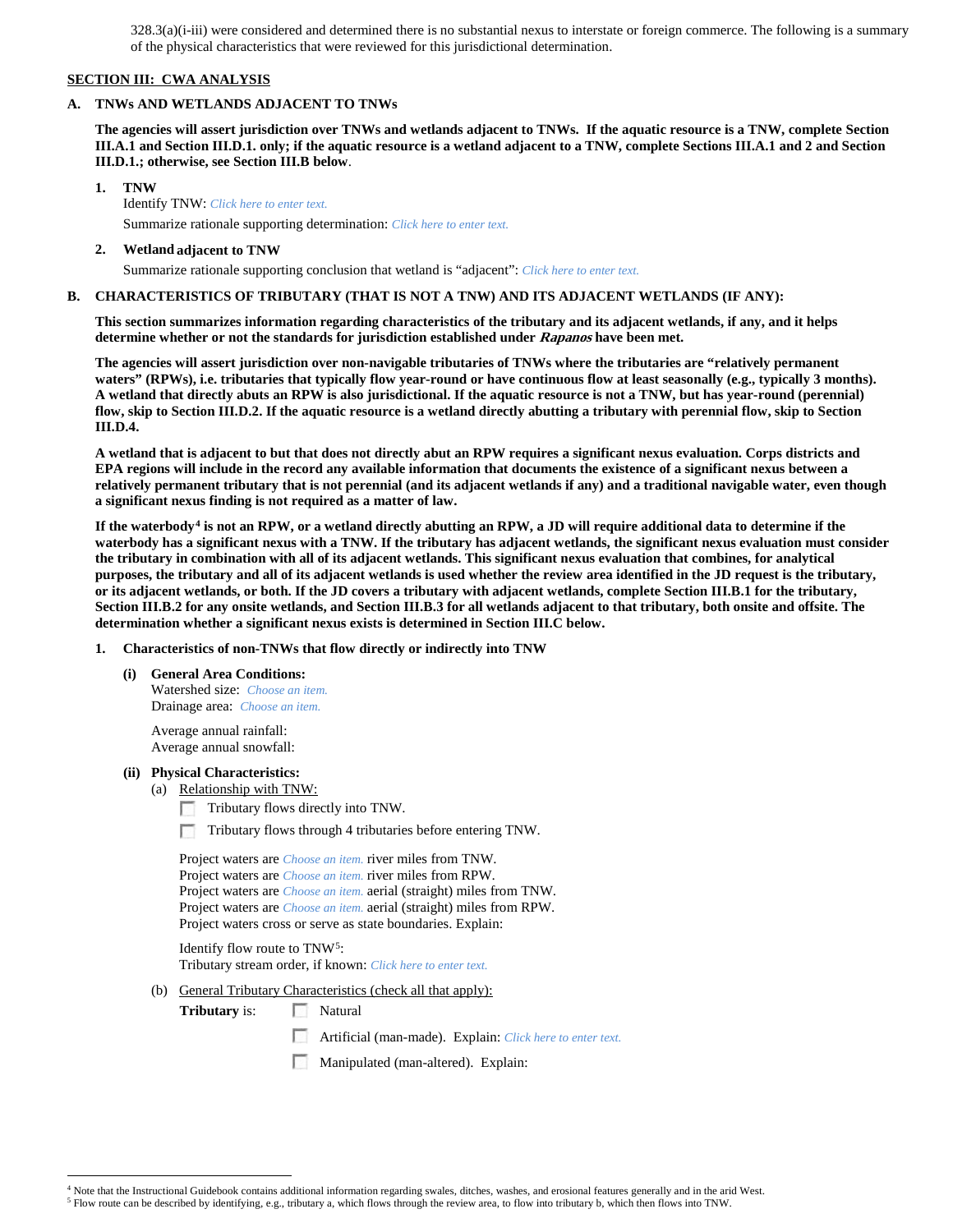| Tributary properties with respect to top of bank (estimate): |  |  |  |
|--------------------------------------------------------------|--|--|--|
|--------------------------------------------------------------|--|--|--|

Average width: Average depth:

 $(c)$ 

Average side slopes: *Choose an item.*

Primary tributary substrate composition (check all that apply):

|       | Primary tributary substrate composition (check all that apply):                                                                                                                                                                                                                                                                                                                                                                                                                                                                                                                                                                           |                                                     |                                                                                 |                                                                                                                                                                                                                                                                                                             |
|-------|-------------------------------------------------------------------------------------------------------------------------------------------------------------------------------------------------------------------------------------------------------------------------------------------------------------------------------------------------------------------------------------------------------------------------------------------------------------------------------------------------------------------------------------------------------------------------------------------------------------------------------------------|-----------------------------------------------------|---------------------------------------------------------------------------------|-------------------------------------------------------------------------------------------------------------------------------------------------------------------------------------------------------------------------------------------------------------------------------------------------------------|
|       | <b>Silts</b>                                                                                                                                                                                                                                                                                                                                                                                                                                                                                                                                                                                                                              | Sands                                               |                                                                                 | Concrete                                                                                                                                                                                                                                                                                                    |
|       | Cobbles                                                                                                                                                                                                                                                                                                                                                                                                                                                                                                                                                                                                                                   | Gravel                                              |                                                                                 | Muck                                                                                                                                                                                                                                                                                                        |
|       | Bedrock                                                                                                                                                                                                                                                                                                                                                                                                                                                                                                                                                                                                                                   | Vegetation. Type/% cover: Click here to enter text. |                                                                                 |                                                                                                                                                                                                                                                                                                             |
|       | Other. Explain: Click here to enter text.                                                                                                                                                                                                                                                                                                                                                                                                                                                                                                                                                                                                 |                                                     |                                                                                 |                                                                                                                                                                                                                                                                                                             |
|       | Tributary condition/stability [e.g., highly eroding, sloughing banks]. Explain:<br>Presence of run/riffle/pool complexes. Explain:<br>Tributary geometry: Choose an item.<br>Tributary gradient (approximate average slope):                                                                                                                                                                                                                                                                                                                                                                                                              |                                                     |                                                                                 |                                                                                                                                                                                                                                                                                                             |
| Flow: | Tributary provides for: Choose an item.<br>Estimate average number of flow events in review area/year: <i>Choose an item.</i><br>Describe flow regime: Click here to enter text.<br>Other information on duration and volume: Click here to enter text.                                                                                                                                                                                                                                                                                                                                                                                   |                                                     |                                                                                 |                                                                                                                                                                                                                                                                                                             |
|       | Surface flow is: Discrete and Confined Characteristics: Click here to enter text.                                                                                                                                                                                                                                                                                                                                                                                                                                                                                                                                                         |                                                     |                                                                                 |                                                                                                                                                                                                                                                                                                             |
|       | Subsurface flow: Unknown Explain findings: Click here to enter text.<br>Dye (or other) test performed: Click here to enter text.                                                                                                                                                                                                                                                                                                                                                                                                                                                                                                          |                                                     |                                                                                 |                                                                                                                                                                                                                                                                                                             |
|       | Tributary has (check all that apply):<br>$\Box$ Bed and banks<br>$\Box$ OHWM <sup>6</sup> (check all indicators that apply):<br><b>E</b> clear, natural line impressed on the bank $\Box$ the presence of litter and debris<br>$\Box$ changes in the character of soil<br>$\Box$ shelving<br>vegetation matted down, bent, or absent in sediment sorting<br>leaf litter disturbed or washed away<br>sediment deposition<br>water staining<br>D.<br>other (list): Click here to enter text.<br>Discontinuous OHWM. <sup>7</sup> Explain: Click here to enter text.<br>High Tide Line indicated by:<br>oil or scum line along shore objects |                                                     | $\Box$ the presence of wrack line<br>$\Box$ scour<br>survey to available datum; | destruction of terrestrial vegetation<br>multiple observed or predicted flow events<br>abrupt change in plant community Click here to enter text.<br>If factors other than the OHWM were used to determine lateral extent of CWA jurisdiction (check all that apply):<br>Mean High Water Mark indicated by: |
|       | $\Box$ fine shell or debris deposits (foreshore) $\Box$ physical markings;<br>physical markings/characteristics<br>tidal gauges<br>other (list): Click here to enter text.                                                                                                                                                                                                                                                                                                                                                                                                                                                                |                                                     |                                                                                 | vegetation lines/changes in vegetation types.                                                                                                                                                                                                                                                               |
|       |                                                                                                                                                                                                                                                                                                                                                                                                                                                                                                                                                                                                                                           |                                                     |                                                                                 |                                                                                                                                                                                                                                                                                                             |

## **(iii) Chemical Characteristics:**

Characterize tributary (e.g., water color is clear, discolored, oily film; water quality; general watershed characteristics, etc.). Explain: *Click here to enter text.*

Identify specific pollutants, if known: *Click here to enter text.*

<span id="page-2-1"></span><span id="page-2-0"></span> <sup>6</sup> <sup>6</sup>A natural or man-made discontinuity in the OHWM does not necessarily sever jurisdiction (e.g., where the stream temporarily flows underground, or where the OHWM has been removed by development or agricultural practices). Where there is a break in the OHWM that is unrelated to the waterbody's flow regime (e.g., flow over a rock outcrop or through a culvert), the agencies will look for indicators of flow above and below the break. 7 Ibid.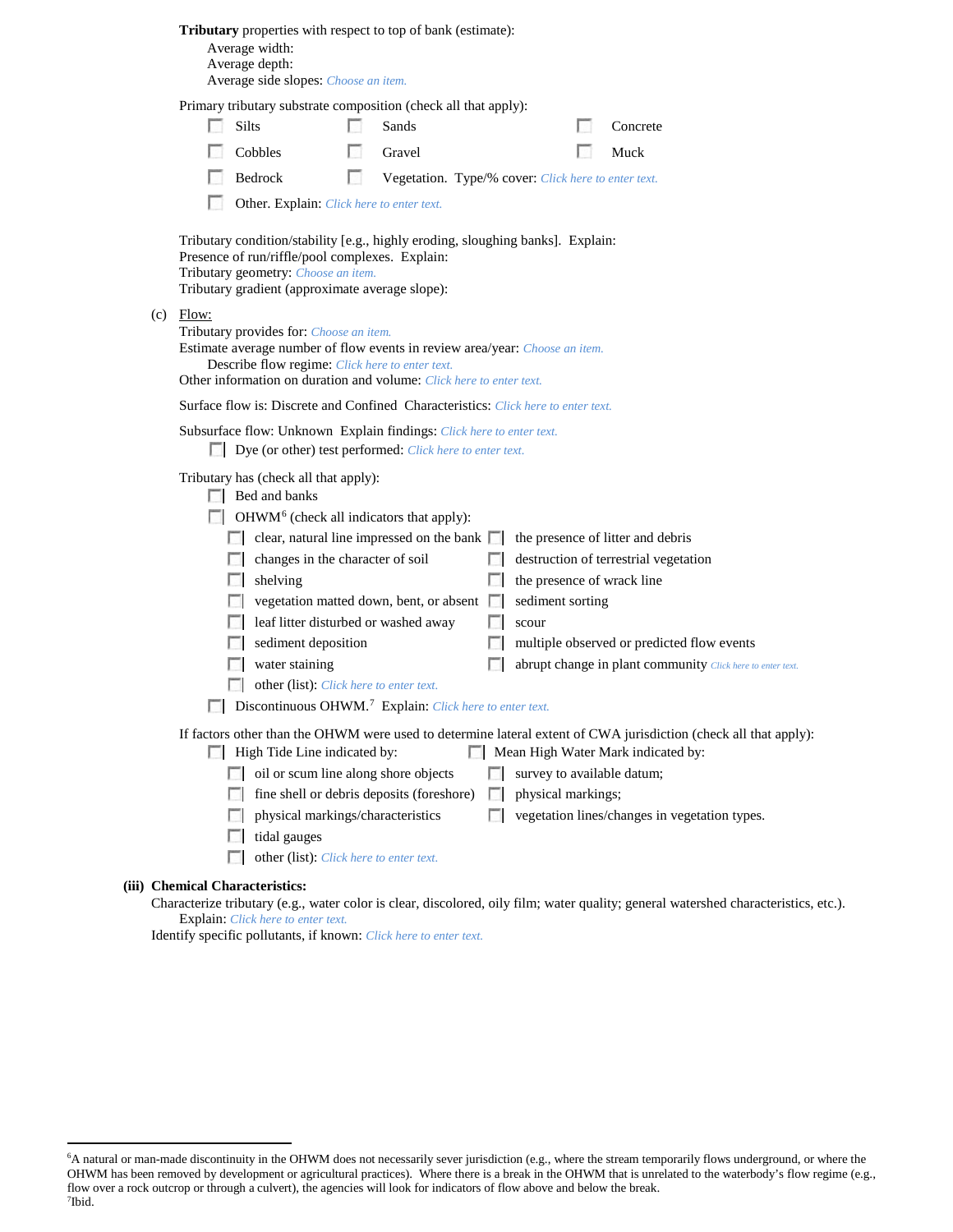## **(iv) Biological Characteristics. Channel supports (check all that apply):**

- Riparian corridor. Characteristics (type, average width): *Click here to enter text.*
- Wetland fringe. Characteristics: *Click here to enter text.*
- **Habitat for:** 
	- Federally Listed species. Explain findings: *Click here to enter text*.
	- Fish/spawn areas. Explain findings: *Click here to enter text*.
	- Other environmentally-sensitive species. Explain findings: *Click here to enter text.*
	- Aquatic/wildlife diversity. Explain findings: *Click here to enter text.*

## **2. Characteristics of wetlands adjacent to non-TNW that flow directly or indirectly into TNW**

#### **(i) Physical Characteristics:**

- (a) General Wetland Characteristics:
	- Properties:
		- Wetland size: 2.439 acres

Wetland type. Explain: palustrine emergent

Wetland quality. Explain: The wetland is surrounded by commercial and residential development, piles of asphalt and other debris were found within and around the wetland. The wetland is dominated by Phragmites which is non-native and provides little habitat value for wildlife. Overall, the quality of the wetland is low.

Project wetlands cross or serve as state boundaries. Explain: *Click here to enter text.*

(b) General Flow Relationship with Non-TNW:

Flow is: Intermittent Flow Explain: During our site visit surface water was observed in the ditch leading away from the wetland towards Bergholtz Creek, however much of the ditch is piped and the presence of water could not be observed continuing downstream. Since it appears that much of the wetland hydrology is provided by runoff from the surrounding hard surfaces, it is likely that surface water is carried through the ditch and pipe at least during storm events and spring snow melt. The pipe does go all the way to and opens at Bergholtz Creek. Surface water may be flowing more often, but was not directly observed and cannot be discerned using aerial photography because much of the ditch is piped.

#### Surface flow is: Discrete and Confined

Characteristics: surface flow occurs within the ditch, which had bed and bank features and continues into the pipe

Subsurface flow: Unknown Explain findings: *Click here to enter text.*

Dye (or other) test performed: *Click here to enter text.*

- (c) Wetland Adjacency Determination with Non-TNW:
	- $\Box$  Directly abutting
	- ⊽ Not directly abutting
		- Discrete wetland hydrologic connection. Explain: As described above, water flows through the ditch and pipe to ☞ Bergholtz Creek, surface flow is at least seasonal and intermittent
		- $\Box$ Ecological connection. Explain: *Click here to enter text.*
		- $\sim$ Separated by berm/barrier. Explain: *Click here to enter text.*

## (d) Proximity (Relationship) to TNW

Project wetlands are 2-5 river miles from TNW. Project waters are 1-2 aerial (straight) miles from TNW. Flow is from: Wetland to Navigable Waters Estimate approximate location of wetland as within the 500-year or greater floodplain.

## **(ii) Chemical Characteristics:**

Characterize wetland system (e.g., water color is clear, brown, oil film on surface; water quality; general watershed characteristics; etc.). Explain: Surface water was not observed at the time of the site visit, although the ground was saturated. The general watershed characteristics include residential, commercial, and industrial development in the immediate vicinity of the wetlands.

Identify specific pollutants, if known: Specific pollutants are unknown; however, pollutants typical of residential, commercial, and industrial development are likely introduced to the wetland complex.

# **(iii) Biological Characteristics. Wetland supports (check all that apply):**

Riparian buffer. Characteristics (type, average width): *Click here to enter text.*

- Vegetation type/percent cover. Explain: Dominated by invasive Phramites, but other common species include goldenrod, soft rush, purple loosestrife and cattails.
- $\overline{\triangledown}$  Habitat for:
	- Federally Listed species. Explain findings: *Click here to enter text*.
	- Fish/spawn areas. Explain findings: *Click here to enter text.*
	- Other environmentally-sensitive species. Explain findings: *Click here to enter text.*
	- $\triangledown$  Aquatic/wildlife diversity. Explain findings: The wetland provides low quality habitat

## **3. Characteristics of all wetlands adjacent to the tributary (if any)**

All wetland(s) being considered in the cumulative analysis: 2

Approximately (15) acres in total are being considered in the cumulative analysis.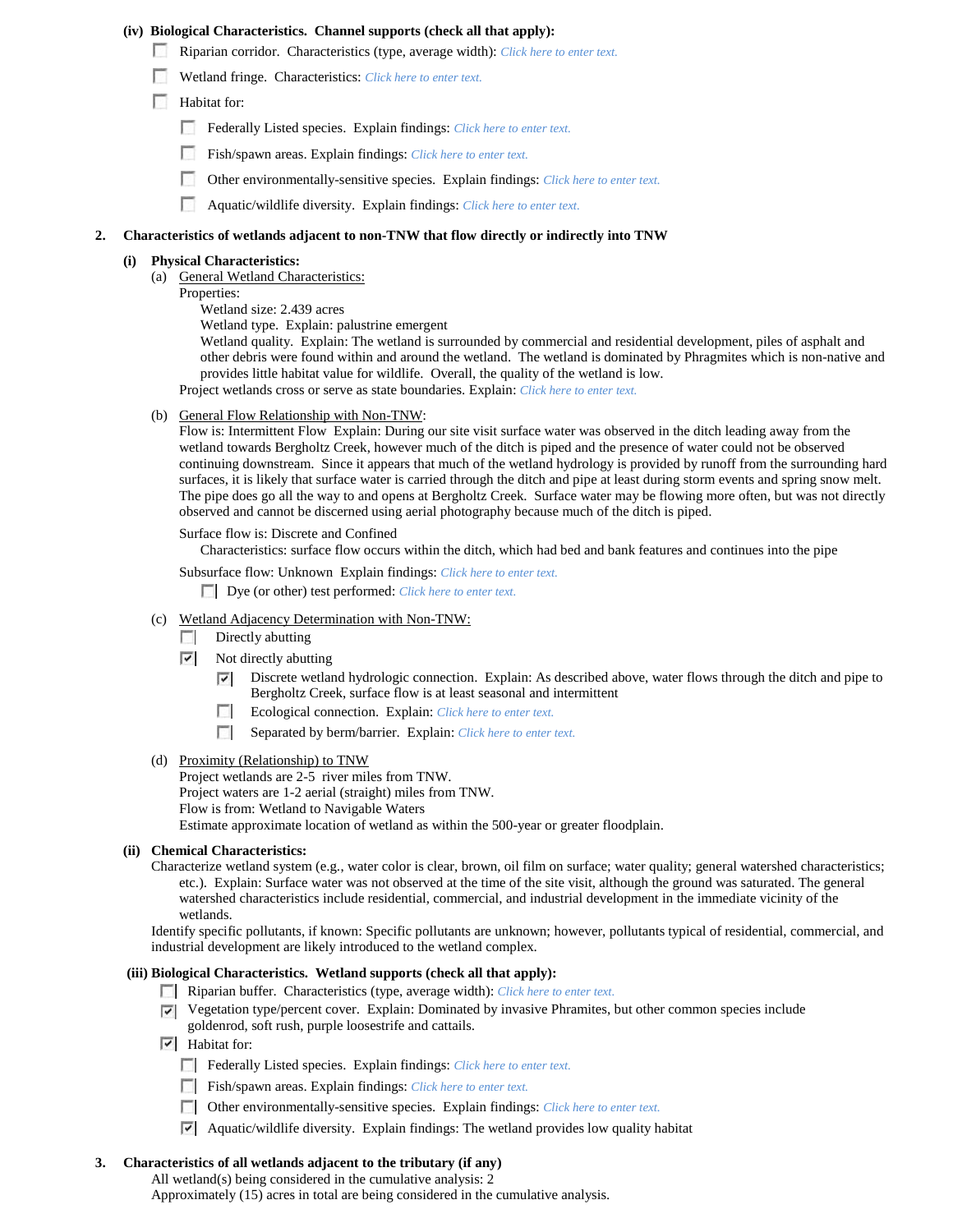For each wetland, specify the following:

|           | Directly abuts? $(Y/N)$ | Size (in acres) | Directly abuts? $(Y/N)$ | Size (in acres) |
|-----------|-------------------------|-----------------|-------------------------|-----------------|
| Wetland E | No                      | 2.439           | Y/N                     |                 |
|           | Yes                     |                 | Y/N                     |                 |
|           | Y/N                     |                 | Y/N                     |                 |
|           | Y/N                     |                 | Y/N                     |                 |

Summarize overall biological, chemical and physical functions being performed: Wetland E in combination with approximately 12 acres of wetland directly abutting the relevant reach of Bergholtz Creek serve to trap sediment and pollutants, thereby preventing the transport of pollutants and sediment downstream to the Niagara River. Flood attenuation /runoff storage, pollutant trapping/water quality, removal of suspended solids, dissolved solids, toxins and treatment of nitrogen and phosphorus, functions are considered to be moderate. Wildlife habitat functions are considered to be low within Wetland E, but moderate within the wetland along the creek.

## **C. SIGNIFICANT NEXUS DETERMINATION**

**A significant nexus analysis will assess the flow characteristics and functions of the tributary itself and the functions performed by any wetlands adjacent to the tributary to determine if they significantly affect the chemical, physical, and biological integrity of a TNW. For each of the following situations, a significant nexus exists if the tributary, in combination with all of its adjacent wetlands, has more than a speculative or insubstantial effect on the chemical, physical and/or biological integrity of a TNW. Considerations when evaluating significant nexus include, but are not limited to the volume, duration, and frequency of the flow of water in the tributary and its proximity to a TNW, and the functions performed by the tributary and all its adjacent wetlands. It is not appropriate to determine significant nexus based solely on any specific threshold of distance (e.g. between a tributary and its adjacent wetland or between a tributary and the TNW). Similarly, the fact an adjacent wetland lies within or outside of a floodplain is not solely determinative of significant nexus.** 

## **Draw connections between the features documented and the effects on the TNW, as identified in the** *Rapanos* **Guidance and discussed in the Instructional Guidebook. Factors to consider include, for example:**

- Does the tributary, in combination with its adjacent wetlands (if any), have the capacity to carry pollutants or flood waters to TNWs, or to reduce the amount of pollutants or flood waters reaching a TNW?
- Does the tributary, in combination with its adjacent wetlands (if any), provide habitat and lifecycle support functions for fish and other species, such as feeding, nesting, spawning, or rearing young for species that are present in the TNW?
- Does the tributary, in combination with its adjacent wetlands (if any), have the capacity to transfer nutrients and organic carbon that support downstream foodwebs?
- Does the tributary, in combination with its adjacent wetlands (if any), have other relationships to the physical, chemical, or biological integrity of the TNW?

## *Note: the above list of considerations is not inclusive and other functions observed or known to occur should be documented below:*

- **1. Significant nexus findings for non-RPW that has no adjacent wetlands and flows directly or indirectly into TNWs.** Explain findings of presence or absence of significant nexus below, based on the tributary itself, then go to Section III.D: *Click here to enter text.*
- **2. Significant nexus findings for non-RPW and its adjacent wetlands, where the non-RPW flows directly or indirectly into TNWs.**  Explain findings of presence or absence of significant nexus below, based on the tributary in combination with all of its adjacent wetlands, then go to Section III.D: *Click here to enter text.*
- **3. Significant nexus findings for wetlands adjacent to an RPW but that do not directly abut the RPW.** Explain findings of presence or absence of significant nexus below, based on the tributary in combination with all of its adjacent wetlands, then go to Section III.D:

Wetland E directly affects the nature of the water entering the unnamed tributary and its downstream receiving waters, both in quantity and chemical/physical attributes. This occurs through the reduction of runoff rates of water received by Bergholtz Creek resulting from attenuation and storage of floodwaters; capture of water through evapotranspiration; storage of runoff; and filtering and/or storage of nutrients, chemicals, and sediments contained in rainfall, runoff, or other hydrologic inputs. Ultimately, this affects the downstream TNW, the Niagara River, as the wetland alters the amount of flow reaching the TNW and furthermore, any additional matter such as nutrients, chemicals, sediments, and pollutants carried in that flow. The Niagara River Watershed has impairments including increasing urbanization bringing impervious surfaces, increased erosion, sediment which impairs aquatic life and widens flood areas, habitat loss, and loss of wetlands. Since the wetland is located in close proximity to residential and commercial developments, and major roadways, it receives a majority of its hydrology from runoff associated with the adjacent development and roads, it provides an important function of reducing the effects of runoff and storm sewer impacts on the downstream TNW. The ditch conveys water that has been filtered from the wetlands to the downstream TNW. The wetland also attenuates sediment, nutrients, and pollutants contained in its received water. The wetland supplies the downstream TNW with a cleaner source of water that will aid in reducing impairments. Due to the physical, biological, and chemical connectivity of the wetland as described above, it has been determined that the wetland has a significant nexus with the downstream TNW, the Niagara River, as the functions and services provided by Bergholtz Creek and its adjacent wetlands provide more than a speculative effect on the physical integrity of the Niagara River.

# **D. DETERMINATIONS OF JURISDICTIONAL FINDINGS. THE SUBJECT WATERS/WETLANDS ARE (CHECK ALL THAT APPLY):**

- **1. TNWs and Adjacent Wetlands.** Check all that apply and provide size estimates in review area:
	- TNWs: *#* linear feet *#* width (ft), Or, *#* acres.
	- **Wetlands adjacent to TNWs: # acres.**

# **2. RPWs that flow directly or indirectly into TNWs.**

Tributaries of TNWs where tributaries typically flow year-round are jurisdictional. Provide data and rationale indicating that m. tributary is perennial: *Click here to enter text.*.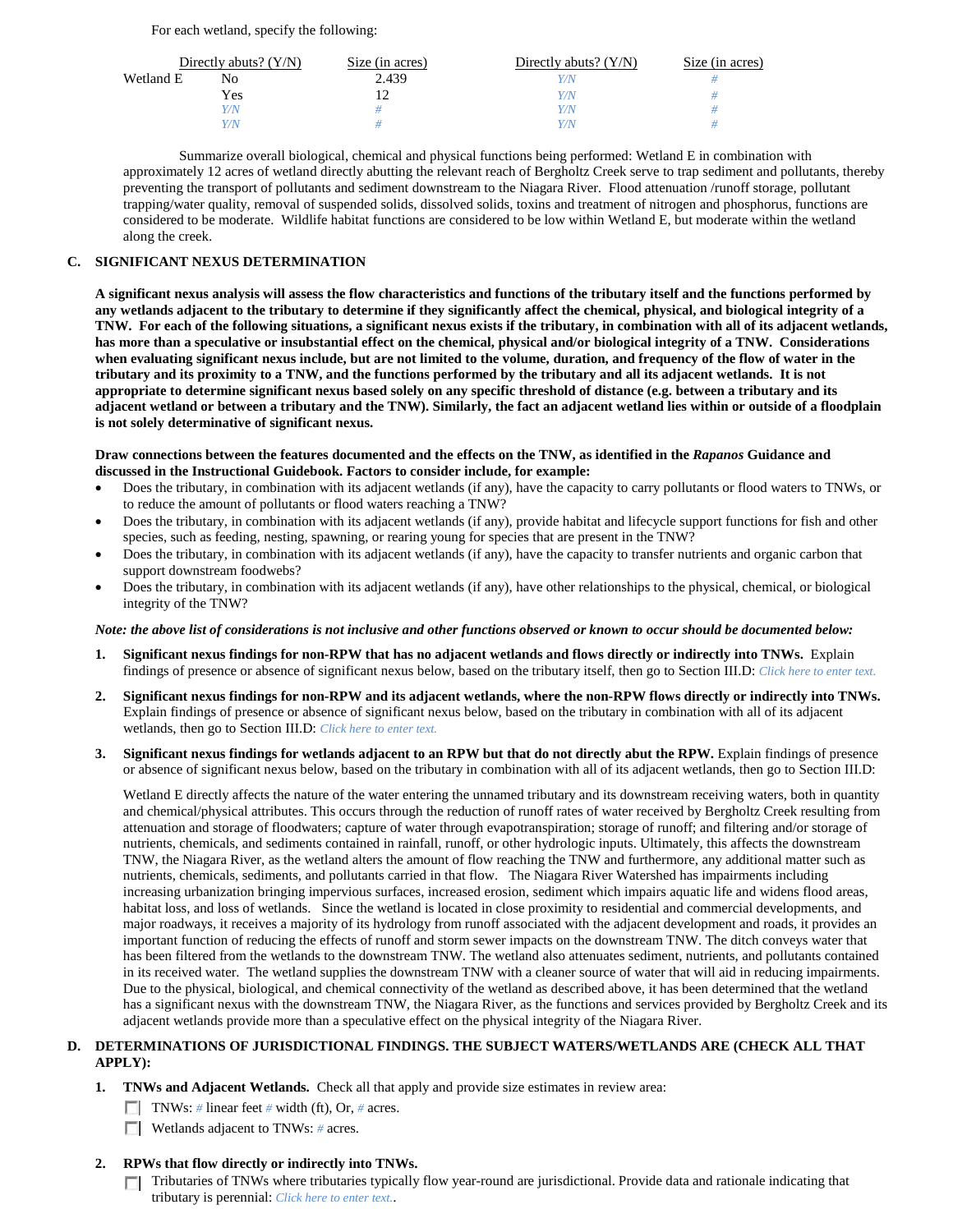Tributaries of TNW where tributaries have continuous flow "seasonally" (e.g., typically three months each year) are jurisdictional. Data supporting this conclusion is provided at Section III.B. Provide rationale indicating that tributary flows seasonally: *Click here to enter text.*.

Provide estimates for jurisdictional waters in the review area (check all that apply):

- **Tributary waters:** # linear feet # width (ft).
- Other non-wetland waters: # acres.

Identify type(s) of waters: *Click here to enter text.*

# **3. Non-RPWs[8](#page-5-0) that flow directly or indirectly into TNWs.**

 $\Box$  Waterbody that is not a TNW or an RPW, but flows directly or indirectly into a TNW, and it has a significant nexus with a TNW is jurisdictional. Data supporting this conclusion is provided at Section III.C.

Provide estimates for jurisdictional waters within the review area (check all that apply):

Tributary waters: # linear feet # width (ft).

Other non-wetland waters: # acres.

Identify type(s) of waters: *Click here to enter text.*

# **4. Wetlands directly abutting an RPW that flow directly or indirectly into TNWs.**

Wetlands directly abut RPW and thus are jurisdictional as adjacent wetlands.

- **T** Wetlands directly abutting an RPW where tributaries typically flow year-round. Provide data and rationale indicating that tributary is perennial in Section III.D.2, above. Provide rationale indicating that wetland is directly abutting an RPW: *Click here to enter text.*
- Wetlands directly abutting an RPW where tributaries typically flow "seasonally." Provide data indicating that tributary is seasonal in Section III.B and rationale in Section III.D.2, above. Provide rationale indicating that wetland is directly abutting an RPW: *Click here to enter text.*

Provide acreage estimates for jurisdictional wetlands in the review area: *#* acres.

## **5. Wetlands adjacent to but not directly abutting an RPW that flow directly or indirectly into TNWs.**

 $\nabla$  Wetlands that do not directly abut an RPW, but when considered in combination with the tributary to which they are adjacent and with similarly situated adjacent wetlands, have a significant nexus with a TNW are jurisidictional. Data supporting this conclusion is provided at Section III.C.

Provide acreage estimates for jurisdictional wetlands in the review area: 2.439 acres.

## **6. Wetlands adjacent to non-RPWs that flow directly or indirectly into TNWs.**

**T** Wetlands adjacent to such waters, and have when considered in combination with the tributary to which they are adjacent and with similarly situated adjacent wetlands, have a significant nexus with a TNW are jurisdictional. Data supporting this conclusion is provided at Section III.C.

Provide estimates for jurisdictional wetlands in the review area: *#* acres.

## **7. Impoundments of jurisdictional waters. [9](#page-5-1)**

- As a general rule, the impoundment of a jurisdictional tributary remains jurisdictional.
- Demonstrate that impoundment was created from "waters of the U.S.," or
- п. Demonstrate that water meets the criteria for one of the categories presented above (1-6), or
- n Demonstrate that water is isolated with a nexus to commerce (see E below).

## **E. ISOLATED [INTERSTATE OR INTRA-STATE] WATERS, INCLUDING ISOLATED WETLANDS, THE USE, DEGRADATION OR DESTRUCTION OF WHICH COULD AFFECT INTERSTATE COMMERCE, INCLUDING ANY SUCH WATERS (CHECK ALL THAT APPLY):[10](#page-5-2)**

- which are or could be used by interstate or foreign travelers for recreational or other purposes.
- $\Box$  from which fish or shellfish are or could be taken and sold in interstate or foreign commerce.
- which are or could be used for industrial purposes by industries in interstate commerce.
- Interstate isolated waters.Explain: *Click here to enter text.*
- Other factors.Explain: *Click here to enter text.*

## **Identify water body and summarize rationale supporting determination:** *Click here to enter text.*

Provide estimates for jurisdictional waters in the review area (check all that apply):

- **Tributary waters:**  $\#$  linear feet  $\#$  width (ft).
- **Other non-wetland waters:** # acres.

Identify type(s) of waters: *Click here to enter text.*

Wetlands: # acres.

 $\frac{1}{8}$ 

<span id="page-5-0"></span><sup>&</sup>lt;sup>8</sup>See Footnote # 3.<br><sup>9</sup> To complete the analysis refer to the key in Section III.D.6 of the Instructional Guidebook.

<span id="page-5-2"></span><span id="page-5-1"></span><sup>&</sup>lt;sup>10</sup> Prior to asserting or declining CWA jurisdiction based solely on this category, Corps Districts will elevate the action to Corps and EPA HQ for review consistent with the process described in the Corps/EPA *Memorandum Regarding CWA Act Jurisdiction Following Rapanos.*